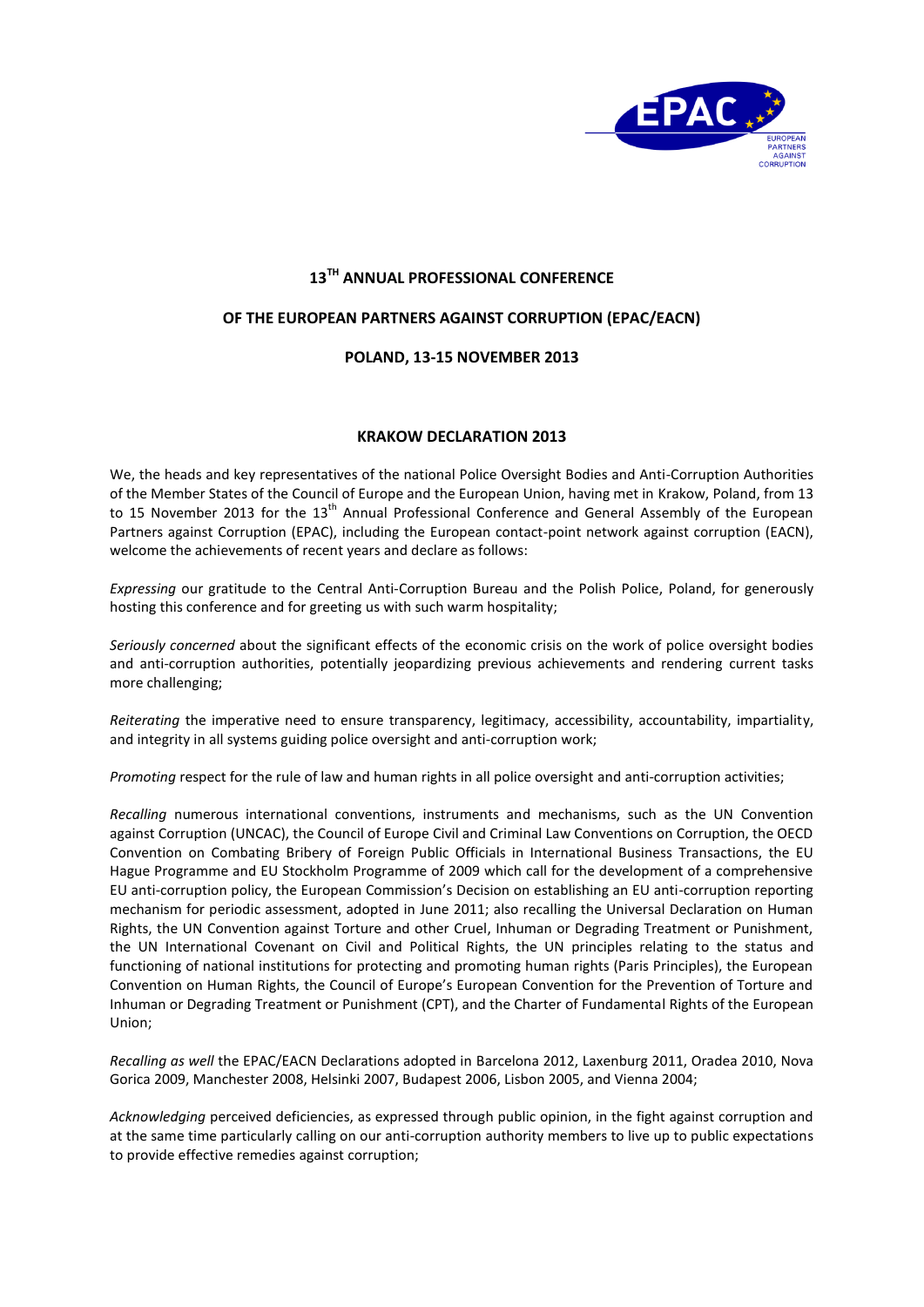*Welcoming* the achievements of the first four sessions of the Conference of the States Parties to the UNCAC, and sincerely hoping in further progress to be made during the fifth session held in Panama in November 2013;

*Calling* on stakeholders to follow a holistic and comprehensive approach in the fight against corruption, which shall be based on, inter alia, prevention, education, (law) enforcement, and international cooperation;

- **Welcome** the High-Level Panel on the Rule of Law preceding the UN General Assembly, the relevant resolutions previously adopted by this organ, and stress the importance of fighting corruption in the context of the rule of law and good governance;
- **Commend** the increased number of ratifications of UNCAC, nearing universal applicability, and encourage States which have not yet done so to ratify this vital legal instrument at their earliest convenience;
- **Call for** the implementation of the principles agreed upon at the G20 and B20 Summit in Los Cabos, Mexico 2012, and welcome the Saint Petersburg Strategic Framework, Russia 2013, especially encouraging all stakeholders to foster and enhance collective action with the corporate business community, and including the C20 and other representatives of the civil society;
- **Welcome** and call for the robust national implementation of the findings and recommendations of the GRECO Evaluation Round reports, including the ongoing  $4<sup>th</sup>$  round, and the recommendations stemming from the OECD Anti-Bribery Convention;
- **Recognize** the valuable achievements made in the process of the UNCAC Implementation Review Group, the Working Groups on Asset Recovery and Prevention, as well as the establishment of the Expert Meeting on International Cooperation;
- **Note with interest** the European Commission proposal to establish the European Public Prosecution's Office as a major step to facilitating cross-border investigation and prosecution of corruption cases in the European Union;
- **Welcome** the achievements of the seminar on the use of advanced information technology, organized by the Slovenian Commission for the Prevention of Corruption in cooperation with the Romanian National Anticorruption Directorate in October;
- **Encourage** members to take, between the annual conferences, a proactive approach to international cooperation by initiating working groups or expertise exchange meetings;
- **Invite** all members to reflect upon the possibilities of integrating IT in their work and applying technology in order to make better use of available resources and in helping render their work more effective;
- **Recognize** legal and practical challenges concerning whistleblowing, its value and importance in fighting corruption, and call for an analysis of factors which either hinder or could be used to encourage it;
- **Welcome** the successful development of the International Anti-Corruption Academy (IACA), and call upon States which have not yet done so to consider acceding to its founding treaty and pledge their support to this important initiative;
- **Also welcome** the programmes and trainings offered by IACA, in particular the International Anti-Corruption Summer Academy (IACSA) as well as the first inter-disciplinary Master in Anti-Corruption Studies (MACS) programme;